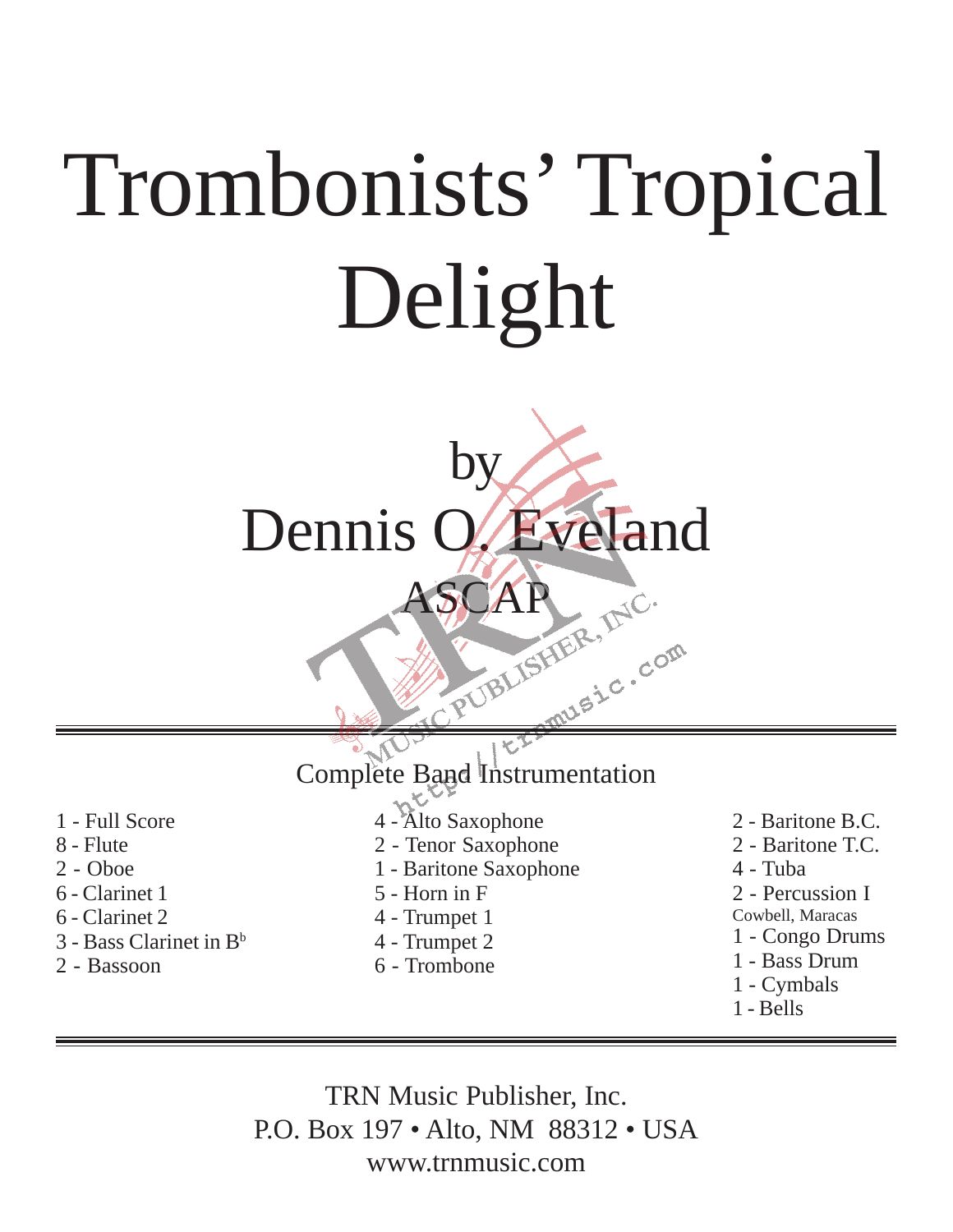## **About the Music - - -**

 **"Trombonists' Tropical Delight"** was written to showcase the young trombone section. Using simple, but effective Latin rhythms, the trombone section gets to show off their abilities. So, get out the sunscreen, put on your sunglasses, and have an enjoyable time as the trombone section performs "Trombonists' Tropical Delight."

 Notes to the conductor - This lively work should be played with energy. Observe the marked slide positions provided for the trombonists. Have fun!

## **About the Composer - - -**



**Dennis Eveland** is now in his 25th year of teaching instrumental music education. He earned a Bachelor of Arts Degree from Western Illinois University and a Master of Music Education from Vandercook College of Music. In addition, he has an Administrative Certificate from Texas A&M International University.

Mr. Eveland has studied horn with Roger Collins, Ethel Merker, Arden Keen, and John Thompson. Others with whom he has studied include Dale F. Hopper, Dennis L. Johnson, Christopher Izzo, Roger Rocco, Dr.Victor Zajec, Bart Ghent, Michael Katterjohn, and Kelly Love.

 Mr. Eveland began his teaching career in Toulon, Illlinois and has spent the past 21 years teaching in the United Independent School District in Laredo, Texas. He has experience teaching at both the middle and high school levels.

 A very active marching band arranger, Mr. Eveland is a composer as well. He has either written or arranged over 40 selections for competitive marching bands. Several bands have advanced to the Area Level of the Texas State Marching Band Competition using Mr. Eveland's arrangements.

 Dennis and his lovely wife, Felisa, are the proud parents of Willie (16) and Tammy (12).

 Mr. Eveland is available to write commissions for concert band works, marching band works, and orchestra works.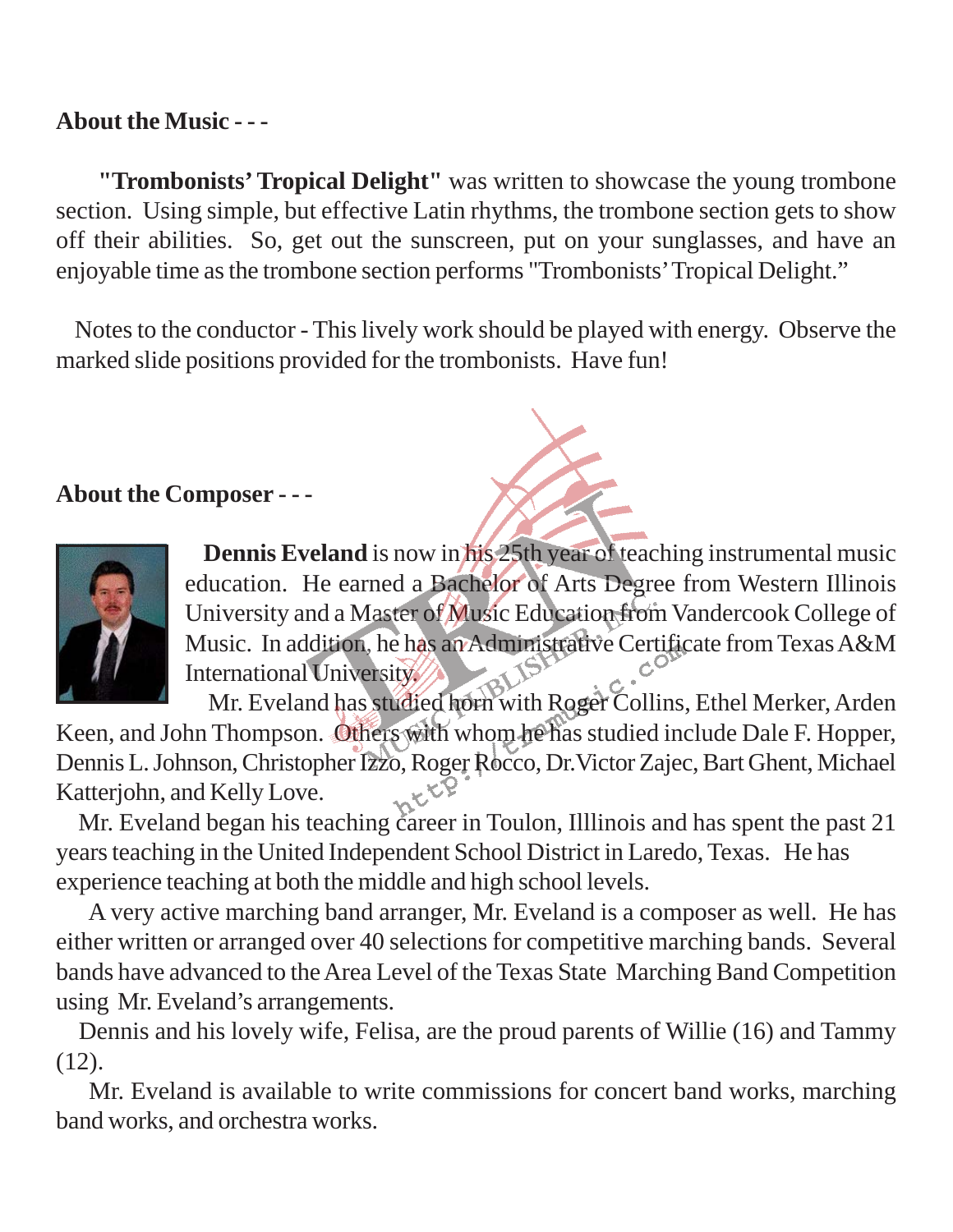

Copyright © MMIX by TRN Music Publisher, Inc. All Rights Reserved. International Copyright secured. Printed in U.S.A.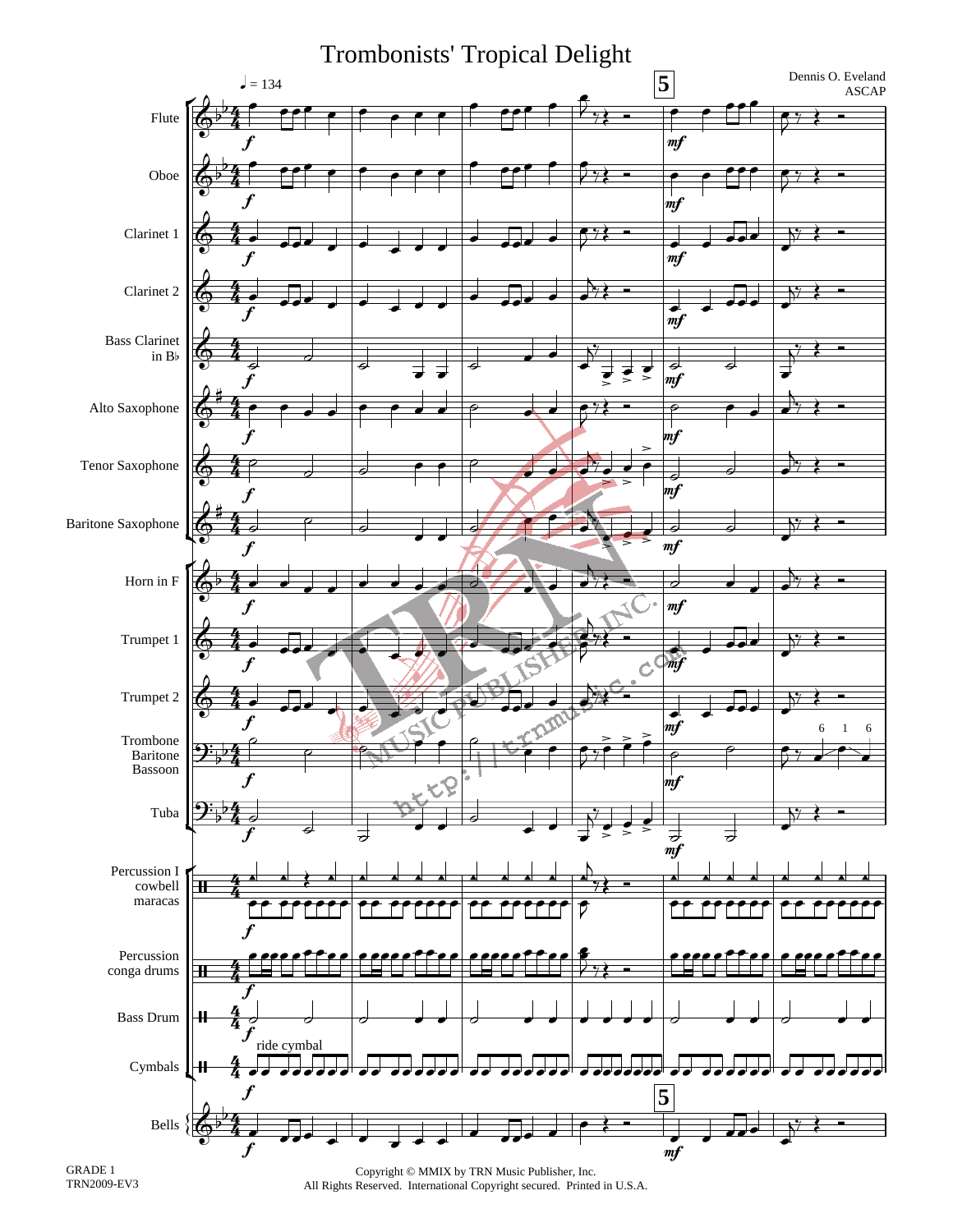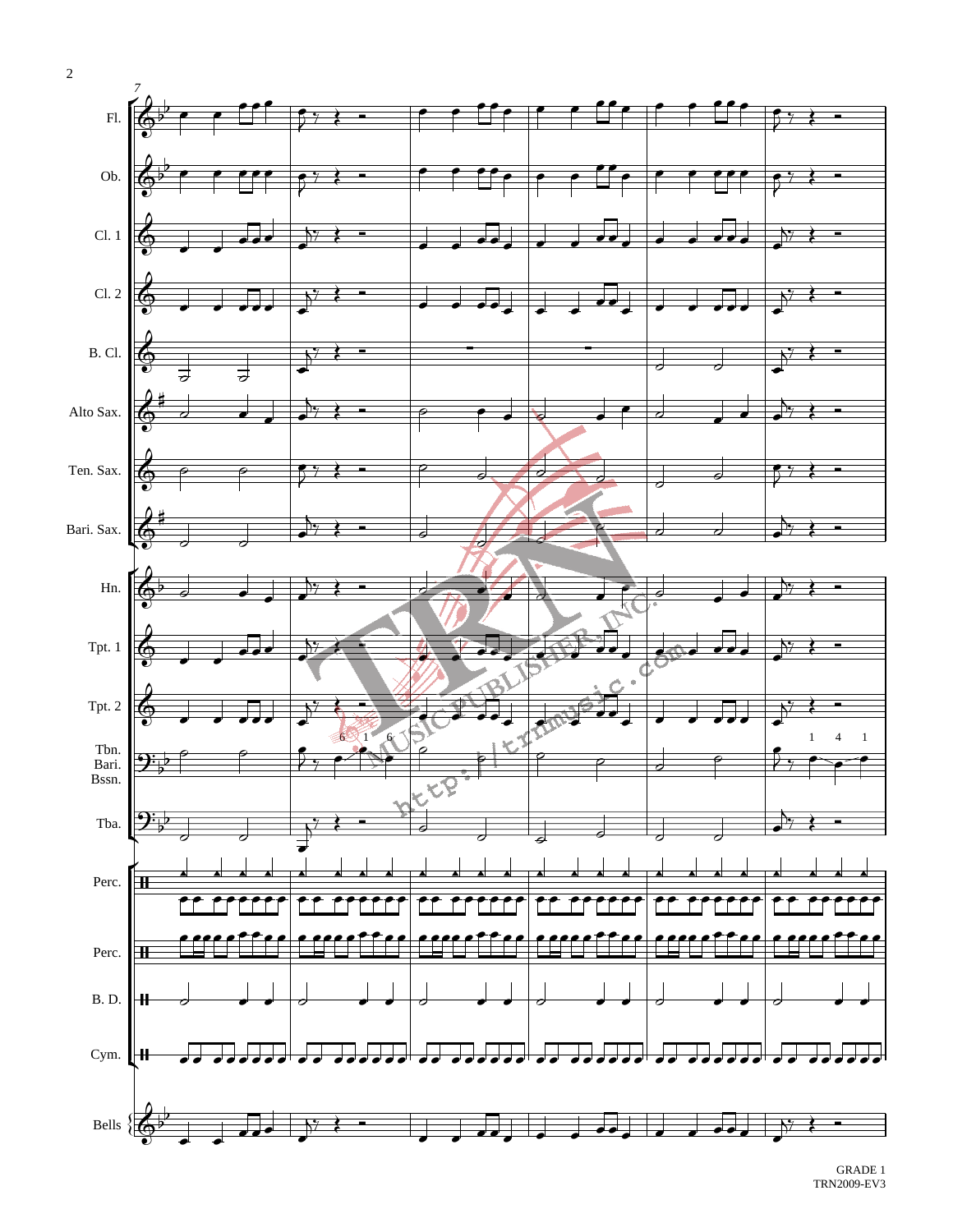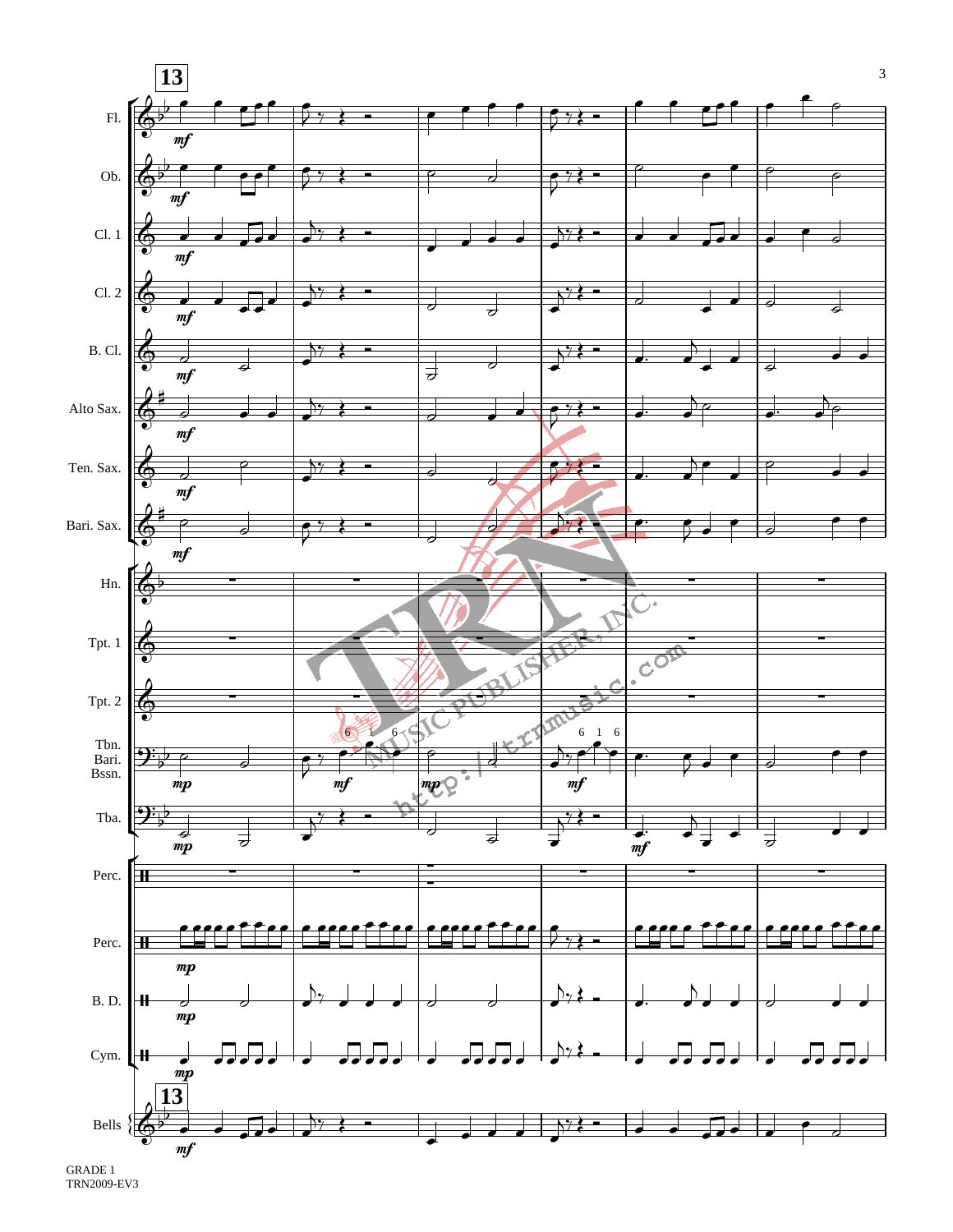

GRADE 1 TRN2009-EV3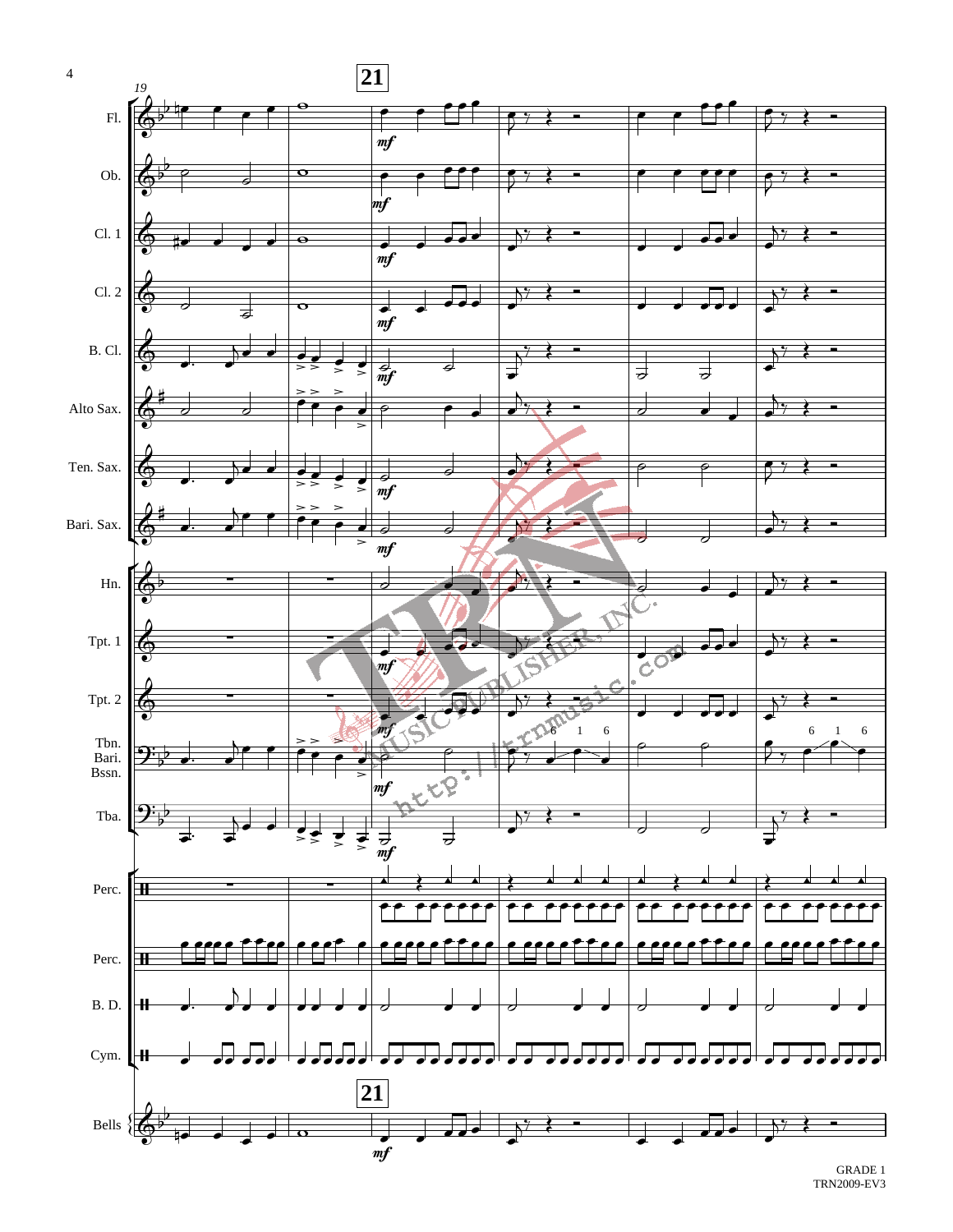